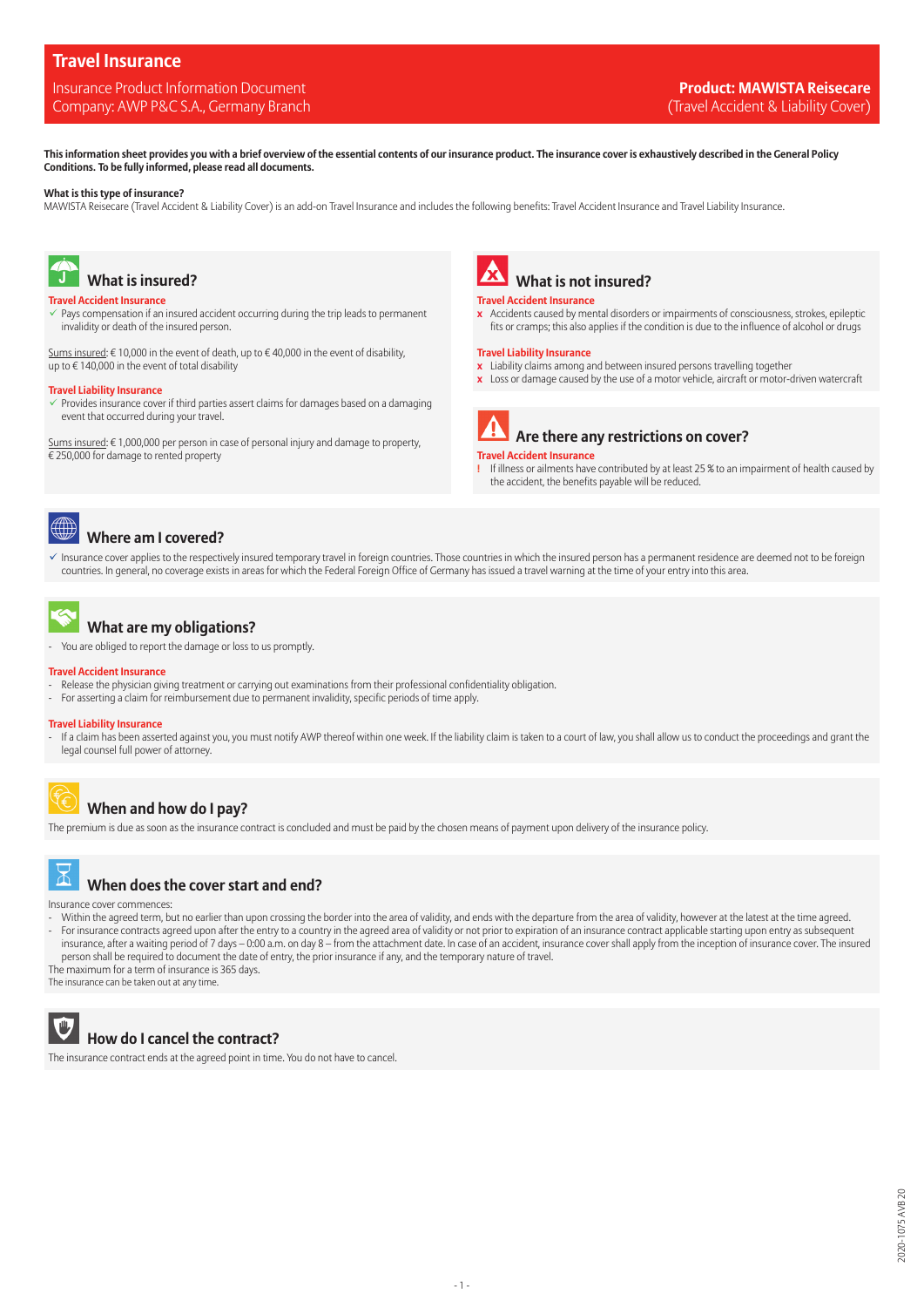# Documents to Insurance Policy



# Overview of Benefits

### **MAWISTA Reisecare**

### **(Travel Accident & Liability Cover)**

- Travel Accident Insurance Sums insured: up to € 140,000 per person in the event of disability, € 10,000 in the event of death
- Travel Liability Insurance

 Sums insured: € 1,000,000 per person in case of personal injury and damage to property, € 250,000 for damage to rented property

# We are there for you

### **Notification of claim**

The simplest and quickest way of notifying us of your claim is via https://www.mawista.com/en/file-a-claim/ or alternatively by post to our MAWISTA Claims Department (see adress on the right).

**This translation is for information purposes only. In the event of any conflict or inconsistency between the German and the English versions, the German original shall prevail.**

# Complaints, Applicable Law and Withdrawal

#### Complaint Notice:

Our goal is to offer first-class services. It is equally important to us to respond to your concerns. If you are not satisfied with any of our products or our service, please notify us directly.

You can send us your complaints relating to contract or claim issues using any means of communication. You can reach us by telephone at +49.89.6 24 24-460, in writing by e-mail to beschwerde-reise@allianz.com, or by regular mail to AWP P&C S.A., Beschwerdemanagement, Bahnhofstrasse 16, D - 85609 Aschheim (bei München), Germany. Additional information on our complaint process can be found at www.allianz-reiseversicherung.de/beschwerde. We will not participate in dispute settlement proceedings before a consumer arbitration board.

In the event of complaints relating to all types of insurance, please contact the responsible superviso-ry authority, Bundesanstalt für Finanzdienstleistungsaufsicht (BaFin - the German Federal Financial Supervisory Authority), Graurheindorfer Strasse 108, D - 53117 Bonn, Germany (www.bafin.de).

The contract is governed by the laws of the Federal Republic of Germany, unless this conflicts with international law. Legal action based on the insurance contract can be brought by the policyholder or the insured person before the court with jurisdiction over the principal place of business or the branch of the insurer. If the policyholder or the insured person is a natural person, legal action can also be brought before the court in the district of which the policyholder or the insured person has his place of residence when the legal action is brought or, if he does not have a place of residence, his habitual place of abode.

#### Right to revoke contracts valid for a term of one month or more:

You can revoke your contractual declaration within 14 days in writing (e.g., letter, fax, e-mail) without stating reasons. The period begins after you have received the insurance certificate, the terms of the contract including the Terms and Conditions of Insurance, the additional information pursuant to § 7 (1) and (2) of the Insurance Contracts Act (VVG) in conjunction with §§ 1 through 4 of the VVG Decree on Information Duties - each of these notifications in written form. In case of contracts in electronic<br>commerce (§ 312i (1)(1) of the German Civil Code (BGB), this period shall not commence prior to<br>our performance of our Article 246c of the Introductory Law to the German Civil Code (EGBGB).

The deadline for revocation is deemed met if the revocation is dispatched in good time. It must be sent to:

AWP P&C S.A., Bahnhofstraße 16, D - 85609 Aschheim (bei München), Telefax + 49.89.6 24 24-244, E-Mail: service-reise@allianz.com.

# Table of contents

| Data Protection and General Information in the Event of Claim |  |  |  |  |  |
|---------------------------------------------------------------|--|--|--|--|--|
| <b>Terms and Conditions</b>                                   |  |  |  |  |  |
| <b>General Provisions</b>                                     |  |  |  |  |  |
| Travel Accident Insurance                                     |  |  |  |  |  |
| Travel Liability Insurance                                    |  |  |  |  |  |

# Please note the following important information

Scope of validity: Insurance cover applies to the respectively insured temporary travel in foreign countries. Those countries in which the insured person has a permanent residence are deemed not to be foreign countries.

Maximum insured travel duration: The insurances are valid for the agreed term, maximum 365 days.

Insurable person: Persons up to the age of 80 who do not have a permanent residence in the respective country of travel are insurable. Any person who does not meet these requirements is not covered by the insurance, even if premiums have been paid. The insurer may demand proof that the requirements have been met. Guidelines on taking out insurance: The insurance can be taken out at any time. If the insurance is not taken out prior to entering the area of validity or before the expiration of an insurance contract with validity from the date of entry, then there is a waiting period of 7 days. This waiting period does not apply in case of accident.

Insurance cover is provided only for the person named on the insurance policy. The premium is due as soon as the insurance contract is concluded and must be paid upon delivery of the insurance policy. The payment of the premium can be made by using one of the available payment methods (e.g. SEPA direct debit or credit card). If the insurer has been authorized to debit the premium from the selected payment method, the payment shall be deemed to have been made, if there is sufficient cover on the stated payment method at the time of debiting. The amount of the premiums is usually based on the selected insurance cover and the term of the contract.

**If the insured event occurs, we will only be obliged to provide indemnity if the premium has been paid, or if you, as the policyholder, are not at fault for the non-payment of the premium. You are required to prove this to us.**

The Allianz Travel trademark is owned by AWP P&C S.A. The contractually agreed insurance services are offered by AWP P&C S.A. in accordance with the following Terms and Conditions of Insurance. Verbal agreements shall not be valid. Insurance tax is already included in the insurance premiums. No fees are charged. The scope of the insurance is conclusively defined in the insurance certificate or the insurance premiums and service descriptions documented in the travel / booking confirmation.

AWP P&C S.A. General Representative: Jacob Fuest Niederlassung für Deutschland Registration court: Munich HRB 4605<br>
(Germany Branch) VAT ID No. DE 129274528 Bahnhofstraße 16 D - 85609 Aschheim (near Munich) Germany

VAT ID No. DE 129274528

AWP P&C S.A. Public Limited Company incorporated under French law Registered Office: Saint-Ouen (France) Commercial register: R.C.S. Bobigny 519 490 080 Chairman of the Board of Management: Sirma Boshnakova

#### Consequences of revocation:

When revocation is effective, insurance cover ceases and we shall refund to you that portion of the premium allocated to the period after receipt of the revocation if you consented to insurance cover beginning prior to the end of the revocation period. We are entitled in this case to retain that portion of the premium that is allocated to the period until receipt of the revocation. This is a sum calculated proportionally by days. Amounts to be refunded will be remitted without undue delay, no later than 30 days after receipt of the revocation. If insurance cover does not commence prior to the end of the revocation period, then effective revocation means that payments received must be refunded and uses made thereof (e.g., interest) must be disbursed. Special notes:

Your right of revocation lapses when the contract is completely performed both by you and also by us at your express request before you have exercised your right of revocation. Your AWP P&C S.A., Germany Branch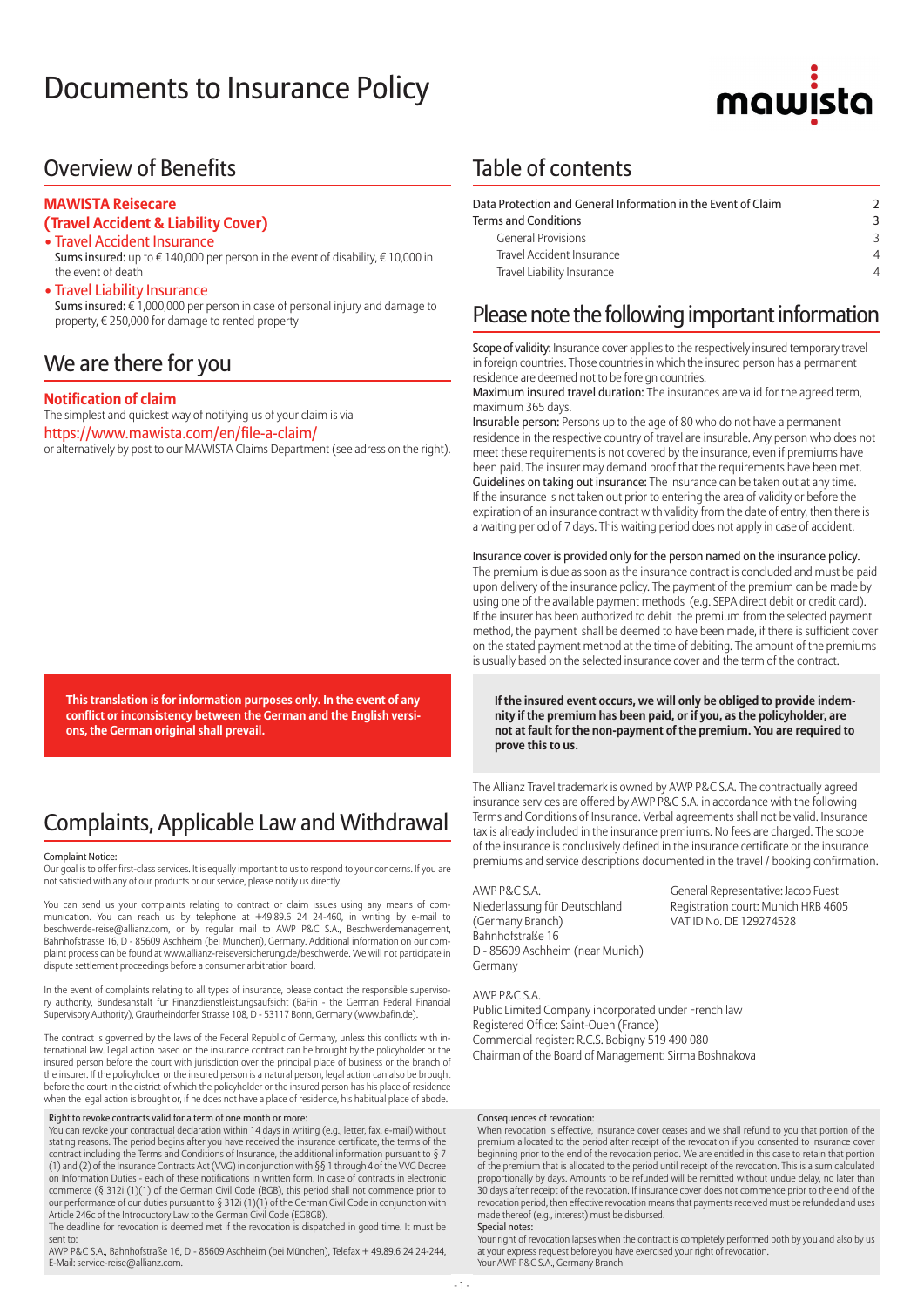# Data Protection

**In accordance with Art. 13 and 14 of the General Data Protection Regulation (GDPR), we are informing you about how your personal data is processed by AWP P&C S.A., Niederlassung für Deutschland (Germany Branch), and about the rights to which you are entitled under data protection law. Please make all coinsured individuals (e. g. your spouse) aware of this policy.**

I Who is responsible for processing your personal data? Responsibility for processing your personal data rests with

AWP P&C S.A., Niederlassung für Deutschland Bahnhofstraße 16 D - 85609 Aschheim (near Munich).

well as all other applicable laws.

The Data Protection Officer can be contacted by standard mail at the aforementioned address, using the suffix "Data Protection Officer", or by email at datenschutz-azpde@allianz.com.

#### II For what purpose is your data processed, and on what legal basis does this take place?

1. What applies to all categories of personal data? We process your personal data in compliance with the EU General Data Protection Regulation (GDPR), the German Federal Data Protection Act (BDSG), the provisions of the German Insurance Contract Act (VVG) relevant to data protection law, as

When you apply for insurance cover, we will require the information provided by you at this point in order to arrange the contract and to estimate the risk assumed by us. If the insurance contract comes into being, we will process this data for the implementation of the contractual relationship, such as for invoicing purposes. We require information about loss or damage in order to be able to assess whether an insured event has occurred and determine the extent of this loss or damage.

#### **It is not possible to arrange and implement the insurance contract without processing your personal data.**

Art. 6 (1) b) GDPR constitutes the legal basis for the processing of personal data for pre-contractual and contractual purposes.

Alongside that, Art. 6 (1) a) and c) – f) GDPR contain other legally defined situations in which we are entitled to process personal data.

We will process your data in order to fulfil a legal obligation in accordance with Art 6 (1) c) GDPR, such as to review claims for settlement, if another insurer seeks recourse from us due to the existence of multiple insurance policies.

We will also process your data in order to uphold our legitimate interests or the legitimate interests of others, Art. 6 (1) f) GDPR.

- This may be the case particularly: for ensuring IT security and IT operations
- for marketing our own insurance products, and for conducting marketing surveys and opinion polls
- for the prevention and investigation of criminal activities (in particular, we employ data analyses to detect possible indications of insurance fraud).

As a rule, we only process that data that we have received directly from you. In certain cases we may also receive such data from other sources (such as if another insurer seeks recourse from us due to the existence of multiple insurance policies).

We also process your personal data in order to fulfil other statutory obligations, such as regulatory requirements, as well as data retention obligations imposed by commercial and tax law. In these cases, the legal basis of the data processing is provided by the relevant statutory regulations in conjunction with Art 6  $(1)$  c) GDPR.

We may also process your data in accordance with Art 6 (1) d) GDPR in order to protect your vital interests, or if you have consented to the data processing, Art. 6 (1) a) GDPR.

If we wish to process your data for any purpose other than those specified above, we will notify you in advance within the framework of the statutory regulations.

#### 2. What applies to special categories of personal data, especially health data?

There are special safeguards on the processing of special categories of personal data, of which health data is one. As a rule, processing is permitted only if you have consented to the pro-cessing in accordance with Art. 9 2) a) GDPR, or if this is a case of one of the other situations defined by law, Art. 9 (2) b) – j) GDPR.

#### **a) Processing of your special categories of personal data**

In many cases, in order to review the benefit entitlement, we require personal data belonging to a special category (sensitive data). This includes health data, for example. If, in connection with a specific insured event, you provide us with such data together with a request to review and process the claim, you are explicitly permitting us to process your sensitive data necessary in order to process the insured event. We will again remind you specifically of this fact in the claim form.

You may withdraw your consent at any time, with future effect. However, we explicitly inform you that it may in that case no longer be possible to review our indemnity obligation in connection with the insured event. If the review of the claim is already concluded, there may be statutory retention obligations that mean the data cannot be erased.

We may also process your sensitive data if this is necessary to protect your vital interests, and if you are physically or legally incapable of giving consent, Art. 9 (2) c) GDPR. This may be the case if you suffer a serious accident while travelling, for example.

In the case of multiple insurance policies, if another insurer seeks recourse from us or if we seek recourse from another insurer, we may process your sensitive data in order to assert and defend the statutory claim for settlement, Art. 9 (2) f) GDPR.

#### **b) Requesting health data from third parties for review of the indemnity obligation**

In order to review our indemnity obligation, it may be necessary for us to review information about the state of your health, as provided by you for the substantiation of claims, or which is contained in the documents submitted (e.g. invoices, prescriptions, medical reports) or statements, such as from a doctor or other member of the healthcare profession.

For this purpose, we will require your consent, including a confidentiality waiver covering us and all agencies subject to a duty of confidentiality, and which are required to provide information for review of the indemnity obligation.

We will notify you in each specific case about what persons or institutions require information for what purpose. You may then decide in each case whether you consent to us collecting and using your health information, and whether to release the named persons or institutions and their duty of non-disclosure, and if you agree to the communication of your health data to us, or if you want to personally provide the necessary documentation.

#### III To what recipients will we communicate your data?

Recipients of your personal data may include: selected external service providers (e.g. assistance service providers, benefit processors, transport service providers, technical service providers, etc.), other insurers (e.g. in the case of multiple insurance coverage).

We also insure some of the risks that we cover with specialist insurance companies (re-insurers). To this end, it may be necessary to send your contract and, where relevant, your claims information to a re-insurer, to enable it to form its own opinion of the risk or the insured event.

If you join a group insurance contract as an insured person, (e.g. when acquiring a credit card), we may disclose your personal data to the policyholder (a bank for example), if it has a legitimate interest in knowing this information.

In addition, we may also communicate your personal data to other recipients, such as public authorities for the fulfilment of statutory duties of notification (e.g. finance authorities or criminal investigation agencies).

The forwarding of data is a form of data processing, and is likewise performed within the framework of the principles set out in Art. 6 (1) and Art. 9 (2) GDPR.

#### IV How long will we retain your data?

We will retain your data for the period during which claims may be made against our company (statutory limitation period of 3 to 30 years). We will also retain your data if we are under a legal obligation to do so, e.g. according to the provisions of the German Commercial Code, the German Fiscal Code or the German Money Laundering Act. The relevant retention periods range up to ten years.

#### V Where will your data be processed?

If we should transfer your data to service providers located outside of the European Economic Area (EEA), the transfer within the Allianz Group will be performed on the basis of "Binding Corporate Rules", which have been approved by the data protection authorities. These form part of the "Allianz Privacy Standard". These Corporate Rules are binding on all companies within the Allianz Group, and they ensure an appropriate level of protection for personal data. The "Allianz Privacy Standard" and the list of Allianz Group companies bound by this standard, can be viewed here: https://www.allianzpartners.com/allianz-partners---binding-corporate-rules-.html.

In those cases in which the "Allianz Privacy Standard" does not apply, the transfer of data to third countries will take place in accordance with Art. 44 – 50 GDPR.

#### VI What are your rights?

You have the right to be informed about all of the information retained by us, and to demand that incorrect data be rectified. Under certain conditions, you also have the right to the erasure of data, the right to object to processing, the right to the restriction of processing and the right to data portability.

#### Right of objection

You may object to the processing of your data for direct marketing purposes. If we process your data in order to protect legitimate interests, you may object to this processing for reasons pertaining to your particular situation.

If you have any objections concerning the handling of your data, you may contact the aforementioned Data Protection Officer in this connection. You are also entitled to lodge an objection with a data protection supervisory authority

# General Information in the Event of Claim

#### What do you do in any case of damage?

The insured person must minimise and document the damage as far as possible. For this reason, please ensure that you have suitable proof of the occurrence of the damage (e.g. confirmation of damage, medical certificate) and of the extent of damage (e.g. bills, receipts).

#### What should you remember for claims under the Travel Accident Insurance or Travel Liability Insurance?

Please note the names and addresses of witnesses who saw the damaging event. Ask for a copy of the police report if the police was called in to investigate the matter. Notify AWP and submit these documents and information with your loss report.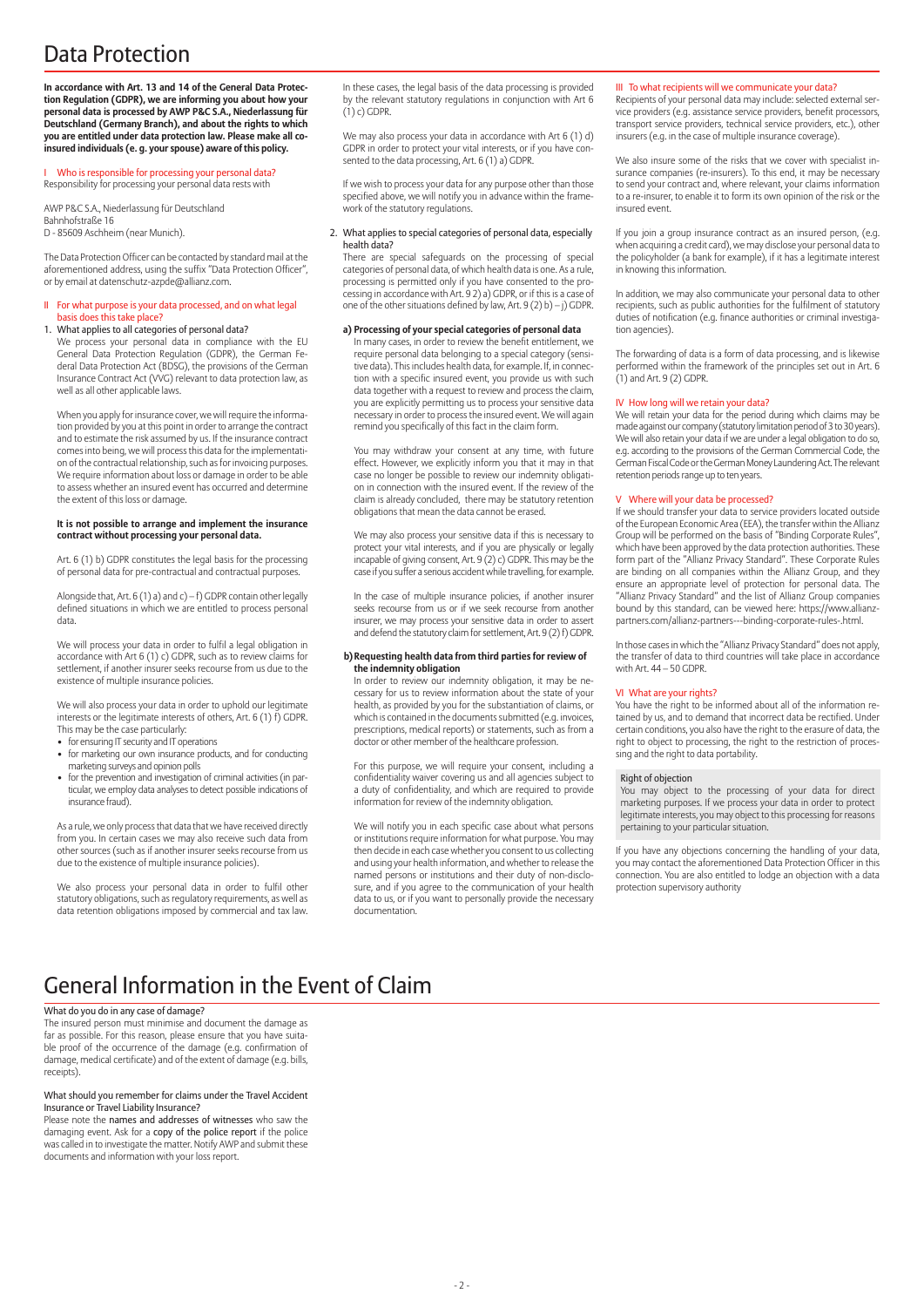# Terms and Conditions of AWP P&C S.A., Germany Branch

AWP is the abbreviation of Allianz Partners and will hereinafter be referred to as "the insurer".

#### General Provisions AVB AB 20 MR

The regulations as stipulated under §§ 1 to 11 apply to all MAWISTA Reisecare insurance products.

The regulations printed thereafter apply to the respective insurance. Insurance cover is provided if you have contractually agreed the insurance concerned.

#### Who is insured?

- 1. The persons named in the policy or the group of persons specified in the certificate of insurance are deemed insured persons.
- 2. Persons up to the age of 80 who do not have a permanent residence in the respective country of travel are insurable. Any person who does not meet these requirements is not covered by the insurance, even if premiums have been paid. The insurer may demand proof that the requirements have been met.

#### § 2 For which travel is the insurance applicable?

Insurance cover applies to the respectively insured temporary travel in foreign countries (area of validity). Those countries in which the insured person has a permanent residence are deemed not to be foreign countries.

#### § 3 When is the premium payable?

1. The premium is due as soon as the insurance contract is concluded and must be paid upon delivery of the insurance policy.

2. If the premium has not been paid upon the occurrence of the insured event, the insurer shall not have a duty to indemnify, unless the insured person is not responsible for non-payment.

### § 4 When does the insurance begin and end?

- Insurance cover can be purchased at any time. However, waiting
- periods may apply, cf. No. 3b below. 2. Insurance cover is valid for the agreed term. The maximum for a term of insurance is 365 days.
- 3. Insurance cover commences:
	- a) Within the agreed term, but no earlier than upon crossing the border into the area of validity, and ends with the departure from the area of validity, however at the latest at the time agreed.
	- b) For insurance contracts agreed upon after the entry to a country in the agreed area of validity or not prior to expiration of an insurance contract applicable starting upon entry as subsequent insurance, after a waiting period of 7 days – 0:00 a.m. on day 8 – from the attachment date. In case of an accident, insurance cover shall apply from the inception of insurance cover. The insured person shall be required to document the date of entry, the prior insurance if any, and the temporary nature of travel.

#### § 5 In which cases does insurance cover not apply?

No insurance cover is provided in the following cases:

- 1. Damage or loss caused by strikes, nuclear energy, confiscation and other invention acts by public authority, as well as damage or loss in areas for which the German Federal Foreign Office has issued a travel warning. If an insured person is at such a location at the time when a travel warning is issued, insurance cover ends seven days after the issuance of the travel warning.
- 2. Damage or loss due to war or events similar to war; however, insurance cover does exist if the damage or loss occurs in the first seven days after the beginning of the events. This does not apply in case of stays in countries in whose territory war or civil war is already ongoing or where such an outbreak was foreseeable.
- 3. Damage or losses intentionally caused by the insured person. 4. Expeditions.

#### § 6 What are the duties and obligations of the insured person in the event of damage or loss?

- The insured person is obliged to
- 1. minimise the damage or loss as far as possible and avoid unnecessary costs;
- 2. report the damage or loss to the insurer without delay;
- 3. prove the day of entry in an appropriate way (copy of entry documents, passport / visa if required for entry, tickets etc.);
- 4. describe the damaging event or the loss as well as the scope of the claim and truthfully provide the insurer with any and all pertinent information. The insured person must furnish proof in the form of original bills and receipts, release physicians from their confidentiality obligation as necessary – including the physicians of the Assistance – submit documentation that prove the date of entry, any prior insurance, and the temporary nature of travel, and allow the insurer to reasonably examine the cause and amount of the asserted claim.

#### § 7 When does the insurer pay compensation?

As soon as the insurer has determined whether and to what extent it has an obligation to indemnify, compensation is paid within two weeks.

- § 8 What applies if the insured person has claims for damages against third parties?
- 1. In accordance with statutory regulations, claims for damages against third parties pass to the insurer up to the level of payment effected, provided that the insured person suffers no disadvantage thereby.
- 2. Upon request by the insurer, the insured person is obliged to confirm in writing the transfer of claims to this extent.
- 3. Any obligations to indemnify arising under other insurance contracts and by social insurance institutions will have precedence over those of the insurer. If the insured person first presents original bills to the insurer for payment, the insurer will be deemed to have made advance payment.

#### § 9 When does the insured person forfeit claims to insurance benefits due to a breach of obligations and the statute of limitations?

- 1. If an obligation is intentionally violated, the insurer is released from its obligation to indemnify; in case of grossly negligent violation, the insurer is entitled to reduce its payment in proportion to the seriousness of the fault of the insured person.
- 2. The insured person must furnish proof that no gross negligence was involved. Except in case of fraudulent intent, the insurer is obliged to indemnify if the insured person furnishes proof that the violation of the obligation is not the cause of either the occurrence or the determination or the scope of the insurer's obligation to indemnify.
- 3. The claim to an insurance benefit lapses in three years, calculated from the end of the year in which the claim occurred and the insured person obtained knowledge of the circumstances in order to assert the claim, or would have obtained knowledge without gross negligence.

#### § 10 What form must be followed for submitting declarations of intent?

- 1. Notices and declarations of intent from the insured person and the insurer must be in text form (e.g. letter, fax, e-mail).
- 2. Insurance brokers are authorised to accept and forward notifications and declarations of intention to the insurer.

#### § 11 Which court in Germany is responsible for dealing with the assertion of claims based on the insurance contract and which law applies?

- 1. The courts of Munich will have jurisdiction and venue. 2. The laws of the Federal Republic of Germany apply insofar as
- they do not conflict with international law.

#### Travel Accident Insurance AVB RU 20 MR

### § 1 What is insured? What is an accident?

- 1. The insurer provides insurance benefits from the agreed sum insured if an accident during the insured stay in the agreed area of validity leads to the death or permanent disability of the insured person.
- 2. An accident is deemed to have occurred:
	- a) If the insured person involuntarily suffers damage to his or her health as a result of an occurrence which has a sudden and external impact on his or her body.
	- b) If a joint is dislocated or muscles, tendons, ligaments or capsules are pulled or torn due to excessive exertion.

#### § 2 Under which circumstances does insurance cover not apply?

- The following is not included in the insurance cover:
- 1. Accidents caused by mental disorders or impairments of consciousness, strokes, epileptic fits or cramps seizing the whole body as well as pathological disorders resulting from psychic reactions. This also applies if the condition is due to the influence of alcohol or drugs.
- 2. Accidents suffered by the insured person whilst intentionally committing a criminal offence.
- 3. Accidents suffered by the insured person as the pilot (also using aerial sports equipment) or a crew member of an aircraft.
- 4. Impairments to health caused by curative measures and other interventions performed on the body of the insured person with his or her agreement, radiation, infections and poisoning, unless these were due to accidental causes.
- 5. Bleeding from inner organs and cerebral haemorrhage, unless primarily due to an accident suffered during the insured stay in the agreed area of validity.
- 6. Pathological disorders as a result of psychological reactions irrespective of the cause.

#### § 3 What benefits does the insurer pay in the event of the death of the insured person?

Should the accident lead to the death of the insured person within one year, the insurer will pay € 10,000 to the heirs.

#### § 4 What benefits does the insurer pay in the event of the permanent disability of the insured person?

Should the accident result in the permanent impairment of the insured person's physical or mental abilities (disability), the insured person is entitled to claim benefits from the sum insured for disability (taking into account the progression pursuant to No. 2 (e)) to a maximum amount of € 140,000.

- 1. Disability must have occurred within one year after the accident and must be determined by a physician and the claim asserted within a further three months.
- 2. The disability benefits payable depend on the degree of disability. Notwithstanding any evidence substantiating a higher or lower degree of disability, the following fixed scales of disability are applicable:

| a) Loss or incapacity of: |      |
|---------------------------|------|
| an arm                    | 70%  |
| a hand                    | 55%  |
| a thumb                   | 20%  |
| a finger                  | 10%  |
| a leg                     | 70%  |
| a foot                    | 40 % |
| a toe                     | 5%   |
| an eye                    | 50%  |
| hearing in one ear        | 30%  |
| sense of smell or taste   | 10%  |

- b) In case of partial loss or functional impairment of one of these parts of the body or sensory organs, the appropriate proportion will be determined on the basis of the respective percentage as specified under a) above.
- c) Should the accident affect parts of the body or sensory organs, the loss or functional incapacity of which is not specified under a) or b) above, the degree of disability will be measured by the extent to which the insured person's normal physical or mental capacity is impaired from a purely medical perspective.
- d) Should the accident result in the impairment of several physical or mental functions, the degrees of disability specified under 2 a) to c) will be added together. Such addition will, however, not total more than 100% disability.
- e) The disability payment under No. 2 a) shall be expanded as follows:
- In case of a degree of disability in excess of 25%, the indemnity payment shall increase in accordance with the following table:

| from<br>% | to<br>% | from<br>% | to<br>% | from<br>% | to<br>% | from<br>% | to<br>% | from<br>% | to<br>% |
|-----------|---------|-----------|---------|-----------|---------|-----------|---------|-----------|---------|
| 26        | 28      | 41        | 73      | 56        | 130     | 71        | 205     | 86        | 280     |
| 27        | 31      | 42        | 76      | 57        | 135     | 72        | 210     | 87        | 285     |
| 28        | 34      | 43        | 79      | 58        | 140     | 73        | 215     | 88        | 290     |
| 29        | 37      | 44        | 82      | 59        | 145     | 74        | 220     | 89        | 295     |
| 30        | 40      | 45        | 85      | 60        | 150     | 75        | 225     | 90        | 300     |
| 31        | 43      | 46        | 88      | 61        | 155     | 76        | 230     | 91        | 305     |
| 32        | 46      | 47        | 91      | 62        | 160     | 77        | 235     | 92        | 310     |
| 33        | 49      | 48        | 94      | 63        | 165     | 78        | 240     | 93        | 315     |
| 34        | 52      | 49        | 97      | 64        | 170     | 79        | 245     | 94        | 320     |
| 35        | 55      | 50        | 100     | 65        | 175     | 80        | 250     | 95        | 325     |
| 36        | 58      | 51        | 105     | 66        | 180     | 81        | 255     | 96        | 330     |
| 37        | 61      | 52        | 110     | 67        | 185     | 82        | 260     | 97        | 335     |
| 38        | 64      | 53        | 115     | 68        | 190     | 83        | 265     | 98        | 340     |
| 39        | 67      | 54        | 120     | 69        | 195     | 84        | 270     | 99        | 345     |
| 40        | 70      | 55        | 125     | 70        | 200     | 85        | 275     | 100       | 350     |

- 3. Should the accident affect a physical or mental function already subject to lasting impairment before the accident, an appropriate deduction will be made to the extent of such previous disability. Such disability will be measured in accordance with No. 2 above.
- 4. If the insured person should die as a result of the accident within one year after its occurrence, there will be no claim to disability benefits.
- 5. If the insured person should die for reasons unrelated to the accident within one year of the accident or should he or she die more than one year after the accident and a claim for disability benefits had already arisen, benefits will be paid to the extent of the degree of disability that would have been reasonably expected based on the last medical examination conducted.

### § 5 What limitations on benefits are to be noted?

Should illness or ailments have contributed to an impairment of health or the consequences thereof caused by the accident, the benefits payable will be reduced in proportion to the contributing factor of such illness or ailments, provided such factor is at least 25 %.

#### § 6 What action is to be taken after an accident has occurred (obligations)?

The insured person is obliged to do the following:

- 1. Undergo a medical examination by physicians appointed by the insurer. The necessary costs of such examination and any loss of income incurred thereby will be borne by the insurer.
- 2. Release the physician giving treatment or carrying out examinations as well as other insurers and authorities from their professional confidentiality obligation.